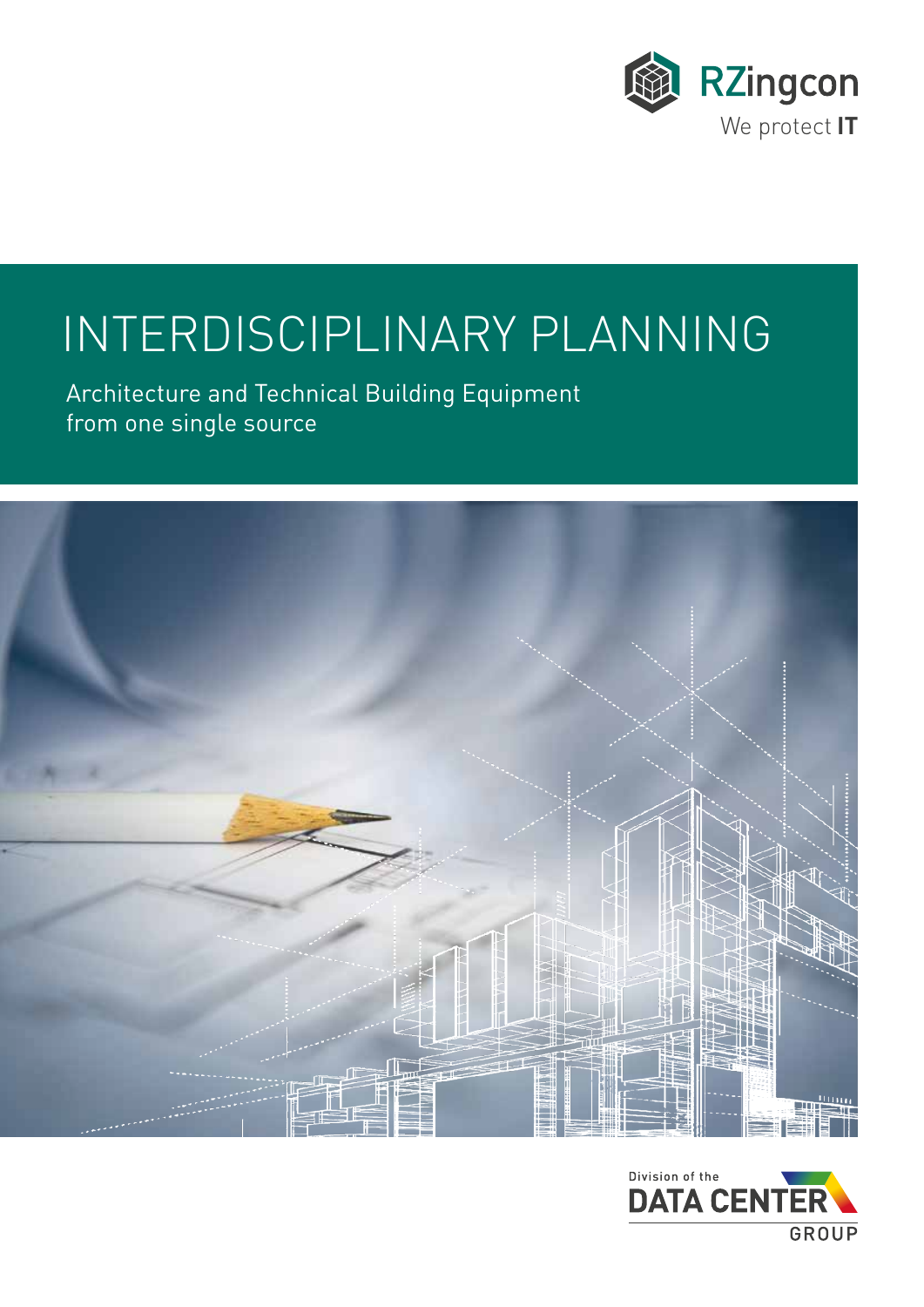## **Secure and customized planning**

Consulting, planning, monitoring, certification

With locations in Wallmenroth and Berlin the nationwide operating planning company RZingcon is specialized in planning architecture and technical building equipment (TGA) for its customers thanks to a team of experienced architects and specialist engineers enabling us to take on complete general planning and thus minimize interfaces and risks.

With regard to architecture, RZingcon deals with all object planning service phases according to §34 of the German HOAI planning regulations (HOAI = Official Scale of Fees for Services by Architects and Engineers). The building's cubature is directly coordinated with your space program and the demands for secure accommodation of the required data center technology with special attention to the constructional security in connection with burglary and fire protection in accordance with the ordinance on thermal insulation.

Our architecture portfolio:

- preliminary concept for the building
- building design (with photorealistic depiction)
- approval planning for the building and the technical equipment
- execution and detail planning
- object monitoring
- tender preparation and evaluation
- approval planning and technical equipment for functional buildings
- buildings and interiors for data center and IT areas

The above-mentioned services can be provided in the setting of close connection with the technical building equipment according to §55 of the German HOAI:

- heating, ventilation and air-conditioning systems
- building automation
- energy concepts
- medium voltage and low voltage switchgear
- UPS (uninterruptible power supply) system
- emergency power system
- electrical installation systems
- fire alarm technology (DIN 14675)
- perimeter protection
- burglar alarm system
- access control
- video surveillance
- intercom and alarm systems
- data networks
- extinguishing systems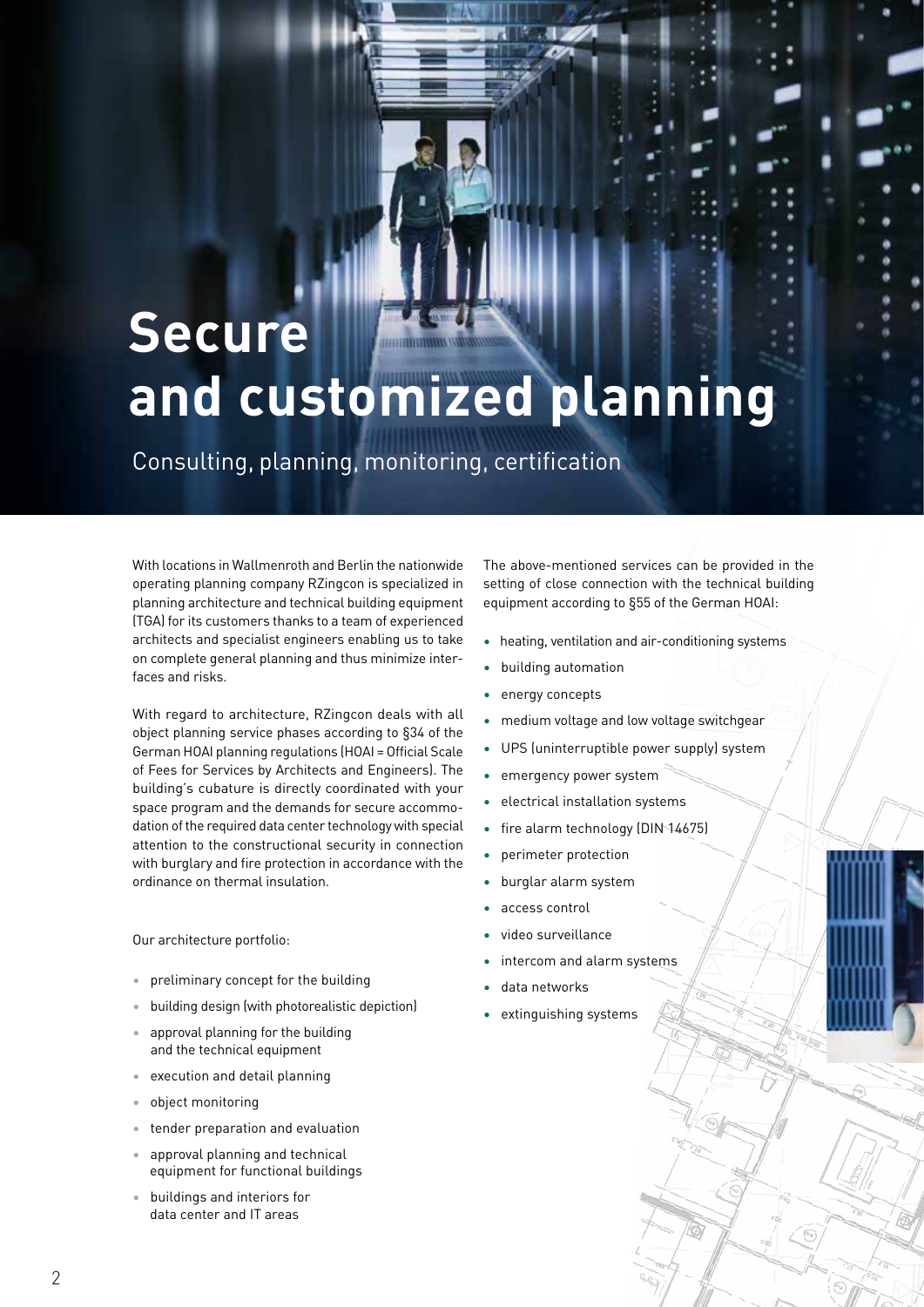#### Know-how from one single source

We know: a properly planned project can save a lot of time and money. Our long-term experience in planning and consulting for large and small objects enables us to deal with individual client demands and to guarantee a certain control of costs and dates as well as smooth process management.

#### DC planning

In order to satisfy the increasing availability requirements of information technology, data centers and server rooms, their planning process ought to start with a special determination of parameters, the so-called "performance phase zero" that is also known as the target determination. Gathering comprehensive framework data for the planning phase will save high subsequent high follow-up costs. Thus, our services start before the service phase 1 (basic evaluation). This procedure increases efficiency and also accelerates the further planning phases.

Our services follow the HOAI service phases and go even beyond. Our expertise, precious experiences acquired over many years and a lot of passion contribute to all projects, during and of course after their realization. Efficiency and simple operation have top priority.

#### Architecture

For RZingcon the architecture of state-of-the-art buildings is one of the most important challenges for economically and area enhanced realization of the required demands. Customer requirements, trade relations and the development of the technical building equipment are based on working, sustainable architecture.

#### Technical Building Equipment planning

The specific design and optimization of technical equipment contributes to maximum energy efficiency. Therefore, the requirements to this equipment must be carefully taken into consideration to reach the best possible security and cost saving in operation. By using modern planning aids and the experience from numerous, successfully realized projects RZingcon's employees provide you with individual concepts with reproducible results.

Only planning of technical building equipment from one single source can provide proper and smooth inter-trade coordination avoiding unpleasant surprises during commissioning already in the planning phase. Our goal is to achieve smooth and punctual commissioning of the technical equipment. In this course, RZingcon stands for economic efficiency, security and sustainability.



passion.



We realize or projects with know-how and **OUR EXPLO** Our experts work hand in hand when designing your projects.



Well-founded planning builds the foundation for a smooth data center operation.